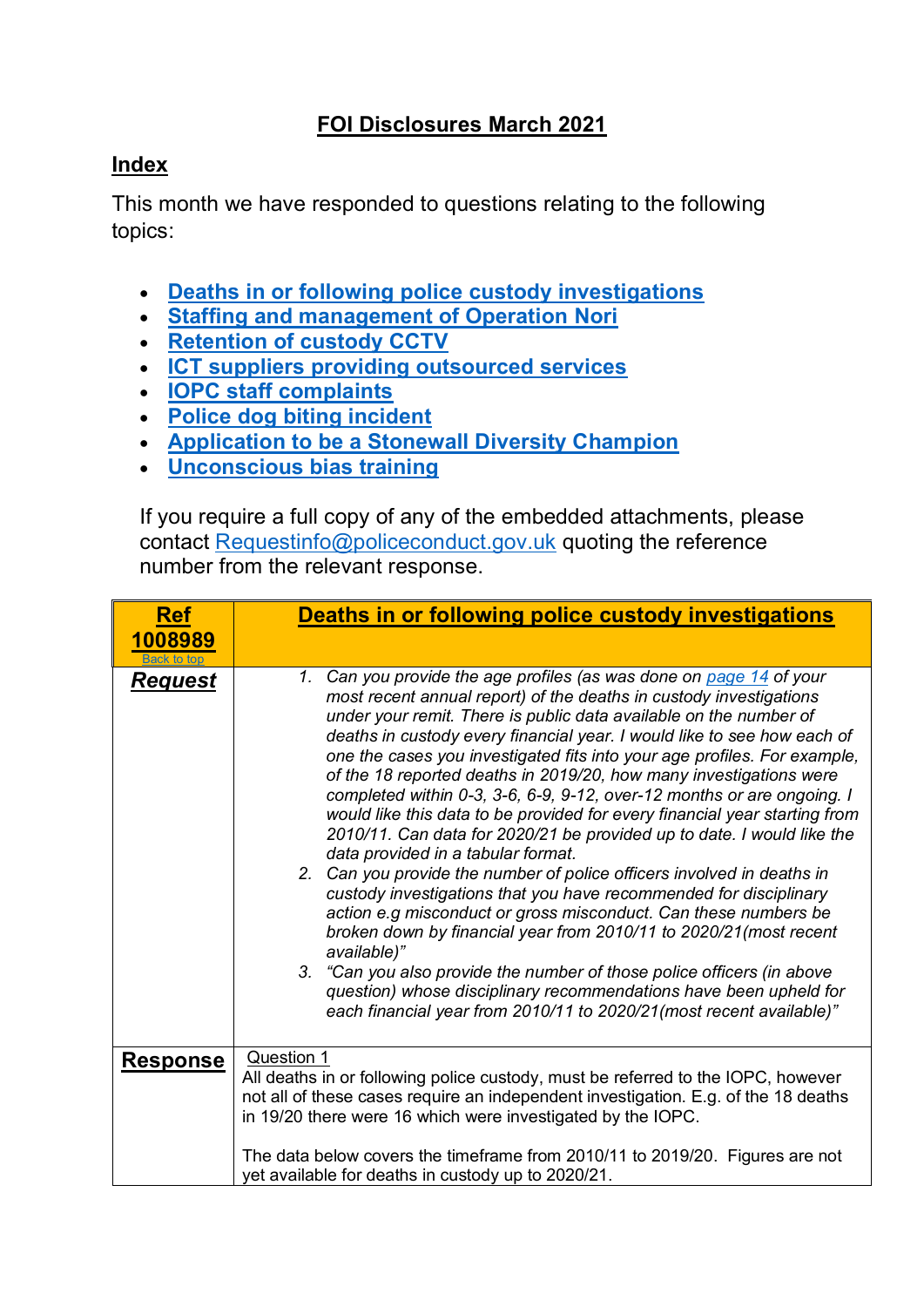Additionally, please be aware of the following in relation to the data provided:

- 2 of the deaths in 2013/14 were investigated twice, therefore there were 12 investigations into 10 deaths.
- 1 of the deaths in 2016/17 was investigated twice, therefore there were 13 investigations into 12 deaths.

Investigation Ase Band

The relevant fields are highlighted in the table.

|                                |                    | <b>HILL CALL MARKET LAND COMPANY</b> |                         |                |    |    |                         |                                                  |                                                                                |              |
|--------------------------------|--------------------|--------------------------------------|-------------------------|----------------|----|----|-------------------------|--------------------------------------------------|--------------------------------------------------------------------------------|--------------|
|                                | Count              |                                      |                         |                |    |    |                         |                                                  |                                                                                |              |
|                                |                    | $0 - 3$                              | $3 - 6$                 | $6 - 9$        |    |    |                         | $9 - 12$   12 - 15   15 - 18   18 - 21   21 - 24 | $24+$                                                                          | Grand        |
|                                | Column1            |                                      |                         |                |    |    |                         |                                                  | months   months   months   months   months   months   months   months   months | <b>Total</b> |
|                                | 2010/11            |                                      |                         | 6              |    |    |                         |                                                  |                                                                                | 16           |
|                                | 2011/12            |                                      | 2                       | 3              |    |    |                         |                                                  |                                                                                |              |
|                                | 2012/13            |                                      |                         |                |    |    | $\overline{\mathbf{z}}$ |                                                  |                                                                                |              |
| Year of Death (Financial Year) | 2013/14            |                                      |                         |                |    |    |                         |                                                  |                                                                                | 12           |
|                                | 2014/15            |                                      |                         | 8              |    |    | 2                       |                                                  |                                                                                | 16           |
|                                | 2015/16            |                                      |                         | 3              |    |    |                         |                                                  |                                                                                | 13           |
|                                | 2016/17            |                                      |                         | $\overline{2}$ | з  | з  |                         |                                                  |                                                                                | 13           |
|                                | 2017/18            |                                      | 3                       |                |    | 6  |                         |                                                  |                                                                                | 23           |
|                                | 2018/19            |                                      | $\overline{\mathbf{3}}$ | 5              |    | 3  | $\overline{\mathbf{z}}$ |                                                  |                                                                                | 16           |
|                                | 2019/20            | 3                                    | 11                      |                |    |    |                         |                                                  |                                                                                | 16           |
|                                | <b>Grand Total</b> | 7                                    | 24                      | 39             | 23 | 23 | 10                      | $\overline{\mathbf{3}}$                          | 10                                                                             | 143          |

## Questions 2 & 3

Work is currently underway to collate data regarding investigation outcomes for publication on our website. The intended publication will report on the number of cases where the final decision was that there was a case to answer (CTA).

An investigator may decide there is a case to answer where in their opinion there is sufficient evidence presented upon which a reasonable tribunal could make a finding of misconduct. The deaths in custody outcomes dataset intended for publication is based on cases finalised before the latest legislative reform (February 2020). The CTA decision reported on is the final CTA after correspondence between us and the Appropriate Authority, considering whether we decided to direct.

The dataset intended for publication is based on closed cases (i.e. those cases where all proceedings including inquests have been completed) and as a result will include deaths that occurred between the time from 2009/10 to 2017/18.

We have assessed whether we are able to provide further datasets to exactly meet the timeframe requirements of your final two questions. However, there would be a considerable level of manual scrutiny of case files required to provide the dataset up to 2019/ 2020. We do not yet have the data on deaths in custody for 2020/2021. We have decided that the activities involved would exceed the cost limit, as prescribed by section 12 of the FOIA and associated regulations, with the result that we would not be obliged to respond.

We consider that the intended future publication will meet most of the requirements of your request. Although we do not have an exact date of publication at this time, we can confirm that the work required is at an advanced stage with publication dates being considered.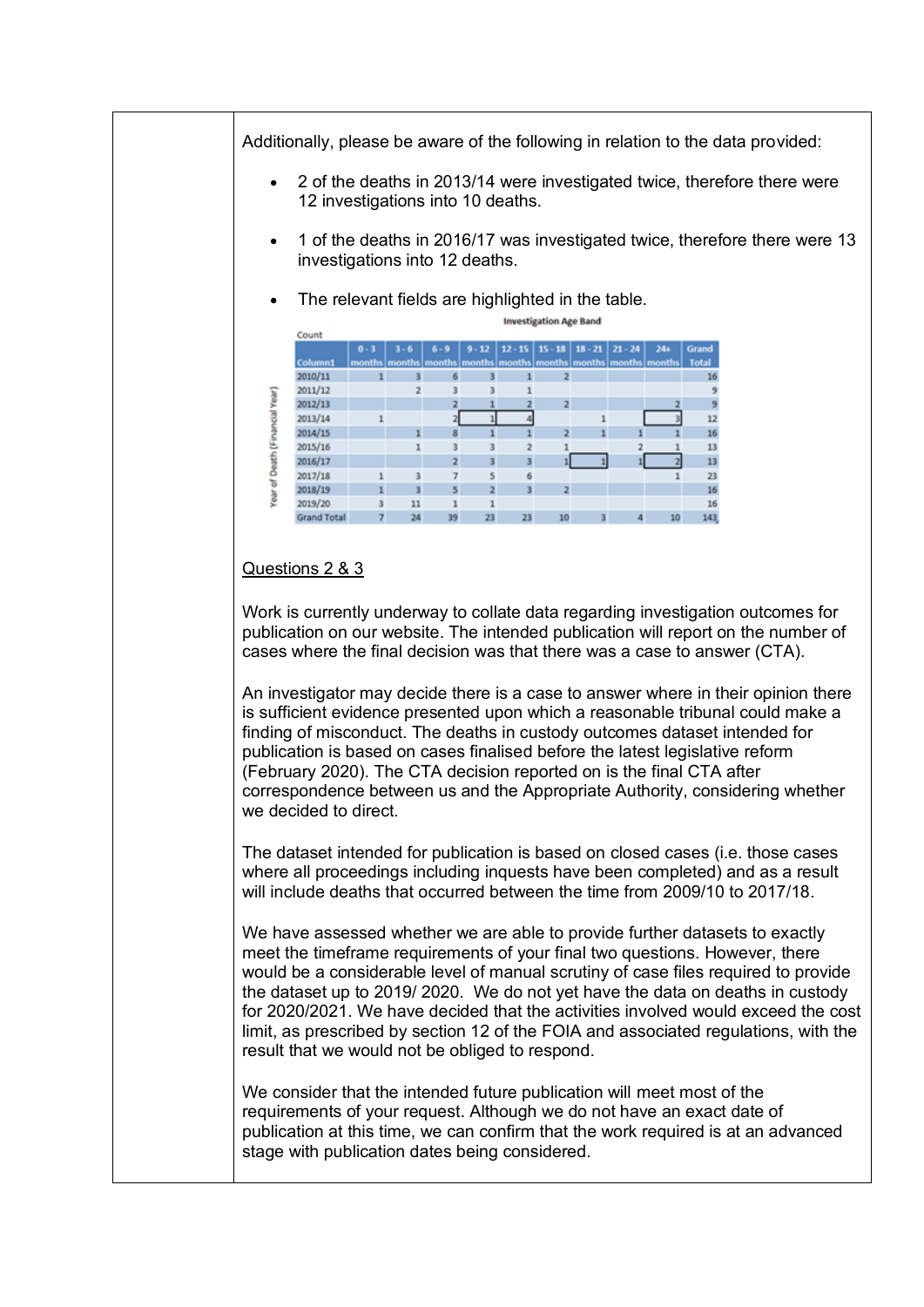<span id="page-2-0"></span>

|                 | Data on deaths in custody that occurred up to 2019/20 will be published on the<br>website when this is available.                      |                                                                                                                                    |
|-----------------|----------------------------------------------------------------------------------------------------------------------------------------|------------------------------------------------------------------------------------------------------------------------------------|
| <b>Ref</b>      |                                                                                                                                        | <b>Staffing and management of Operation Nori</b>                                                                                   |
| 1008966         |                                                                                                                                        |                                                                                                                                    |
| Back to top     |                                                                                                                                        |                                                                                                                                    |
| <u>Request</u>  | You asked a series of questions regarding the staffing of the IOPC<br>Birmingham Office and in particular the resources in relation to |                                                                                                                                    |
|                 | <b>Operation Nori.</b>                                                                                                                 |                                                                                                                                    |
| <u>Response</u> |                                                                                                                                        |                                                                                                                                    |
|                 | The total number of staff employed by the IOPC<br>1.                                                                                   |                                                                                                                                    |
|                 |                                                                                                                                        |                                                                                                                                    |
|                 | 1,010                                                                                                                                  |                                                                                                                                    |
|                 | 2.                                                                                                                                     | The total number of staff employed at the Birmingham office of<br>the IOPC. In relation to the Birmingham office, can the staffing |
|                 |                                                                                                                                        | totals be analysed by job title, for example the number of trainee                                                                 |
|                 | investigators, investigators, lead investigators etc.                                                                                  |                                                                                                                                    |
|                 |                                                                                                                                        |                                                                                                                                    |
|                 | Annex A - staff at IOPC Birmingham office                                                                                              |                                                                                                                                    |
|                 | <b>Job Title</b>                                                                                                                       | <b>Employees</b>                                                                                                                   |
|                 | Assessment Analyst                                                                                                                     | 14<br>1                                                                                                                            |
|                 | Assistant Business Partner<br>Assistant People Business Partner                                                                        | 1                                                                                                                                  |
|                 | Casework Manager                                                                                                                       | 1                                                                                                                                  |
|                 | Change Manager<br>Data Protection Officer                                                                                              | 3<br>1                                                                                                                             |
|                 | Equalities Delivery Manager                                                                                                            | 1                                                                                                                                  |
|                 | <b>Executive Support Manager</b><br><b>Facilities Assistant</b>                                                                        | 1<br>1                                                                                                                             |
|                 | Facilities Coordinator                                                                                                                 | 1                                                                                                                                  |
|                 | Facilities Officer                                                                                                                     | 1<br>1                                                                                                                             |
|                 | Head Of Assessment Unit<br>Head Of Organisational Design, Development                                                                  | 1                                                                                                                                  |
|                 | Health And Safety Manager                                                                                                              | 1                                                                                                                                  |
|                 | Ict Senior Infrastructure Engineer<br>Infrastructure Support Analyst                                                                   | 1<br>1                                                                                                                             |
|                 | Interim Ict Service Delivery Manager                                                                                                   | 1                                                                                                                                  |
|                 | Investigation Support Unit Manager<br>Investigations L&d Delivery Manager                                                              | 1<br>1                                                                                                                             |
|                 | Investigations L&d Officer                                                                                                             | 2                                                                                                                                  |
|                 | Investigator                                                                                                                           | 21                                                                                                                                 |
|                 | Isu Team Member<br>Isu Team Member (holmes)                                                                                            | з<br>4                                                                                                                             |
|                 | <b>L&amp;d Advisor</b>                                                                                                                 | 1                                                                                                                                  |
|                 | L&d Consultant<br>Lawyer                                                                                                               | 2<br>з                                                                                                                             |
|                 | Lead Investigator                                                                                                                      | 28                                                                                                                                 |
|                 | Learning And Development Support Officer<br>Legal Admin Assistant                                                                      | 2<br>1                                                                                                                             |
|                 | Management Support Officer                                                                                                             | $\mathbf{1}$                                                                                                                       |
|                 | Media Officer<br>Oddt Support Officer                                                                                                  | 1<br>$\mathbf{1}$                                                                                                                  |
|                 | Operations Quality Team Leader                                                                                                         | 1                                                                                                                                  |
|                 | Operations Learning & Development Lead                                                                                                 | $\mathbf{1}$                                                                                                                       |
|                 | Operations Manager                                                                                                                     | з                                                                                                                                  |
|                 | Operations Team Leader<br><u>Osst</u> Reader Receiver/support Investigator                                                             | 8<br>$\mathbf{1}$                                                                                                                  |
|                 | Oversight Liaison                                                                                                                      | 1                                                                                                                                  |
|                 | Oversight Officer                                                                                                                      | 2                                                                                                                                  |
|                 | People Coordinator<br>Project Manager                                                                                                  | 1<br>1                                                                                                                             |
|                 | Projects And Planning Officer                                                                                                          | 1                                                                                                                                  |
|                 | Quality & Service Improvement Officer                                                                                                  | з                                                                                                                                  |
|                 | Quality Assurance Manager                                                                                                              | 1                                                                                                                                  |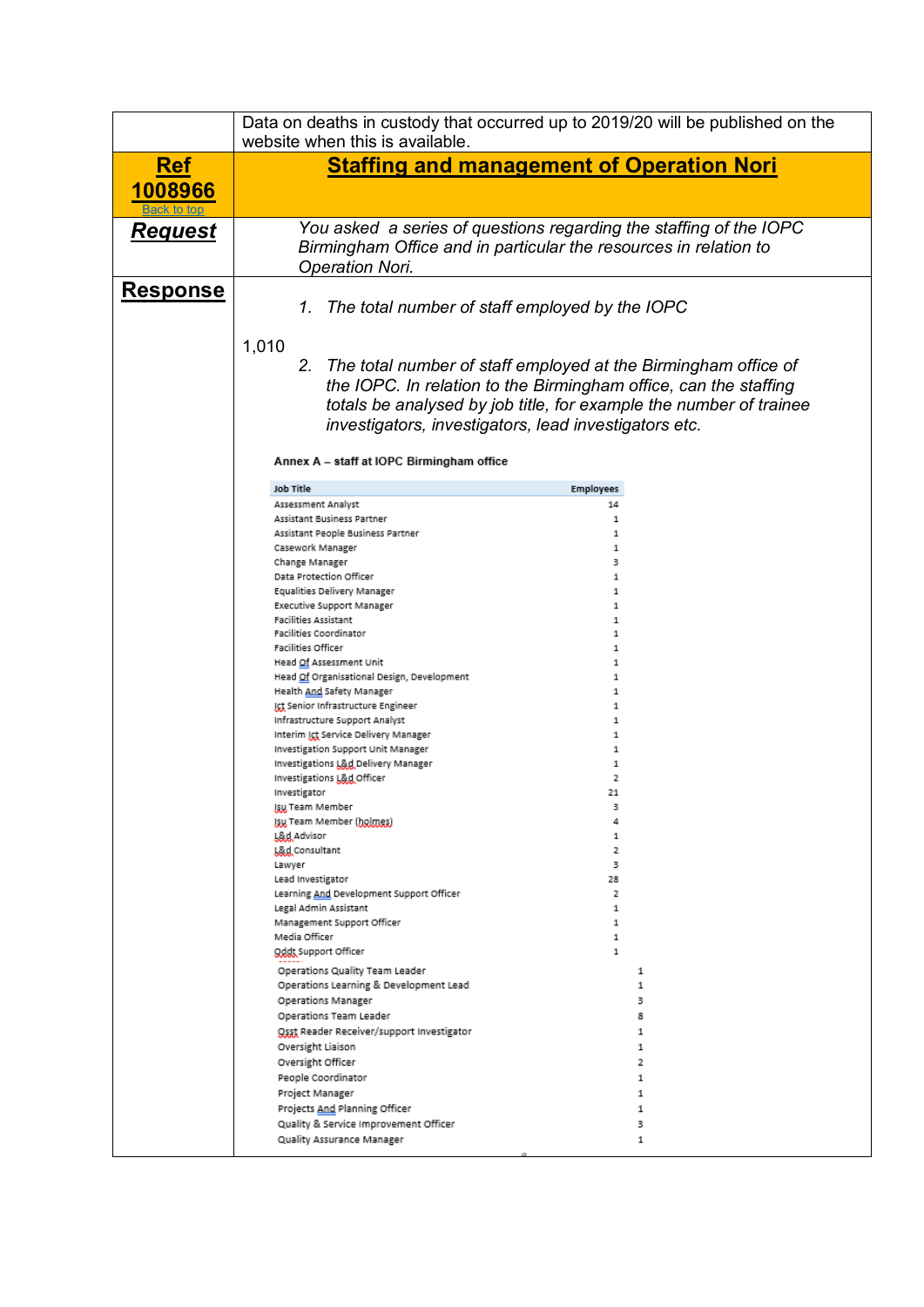| Recruitment Manager                         | 1   |
|---------------------------------------------|-----|
| Regional Director - Midlands                |     |
| Senior Assessment Analyst                   |     |
| Senior Assessment Manager                   |     |
| Senior Lawyer                               |     |
| Senior Project Manager                      |     |
| Senior Stakeholder Engagement Officer       | 1   |
| Talent & Od Advisor                         |     |
| Talent & Organisational Development Officer |     |
| <b>Talent Acquisition Manager</b>           |     |
| Talent Acquisition Officer                  |     |
| Trainee Investigator                        |     |
| Trainee Talent & Od Advisor                 |     |
| Transcriptionist                            | 2   |
| Typing Manager                              |     |
| <b>Grand Total</b>                          | 149 |

*3. If there is an existing organisational diagram showing the structure and relationship between departments, sections and so forth it will be helpful to have a copy.* 

|    | Directorates and teams           |                                                                                                                                                                                    |                                                                                                                                                                                                    |
|----|----------------------------------|------------------------------------------------------------------------------------------------------------------------------------------------------------------------------------|----------------------------------------------------------------------------------------------------------------------------------------------------------------------------------------------------|
|    |                                  | Directorates and teams                                                                                                                                                             |                                                                                                                                                                                                    |
|    | <b>Director General</b>          | <b>Deputy DG, Operations</b>                                                                                                                                                       | Deputy DG, Strategy and Corporate Services                                                                                                                                                         |
|    | Michael Lockwood                 | Claire Bassett (September 2020)                                                                                                                                                    | <b>Tom Whiting</b>                                                                                                                                                                                 |
|    | <b>Private Office Group</b>      | <b>Regional Investigations</b>                                                                                                                                                     | <b>Legal Services</b>                                                                                                                                                                              |
|    |                                  | <b>Major Investigations</b>                                                                                                                                                        | People                                                                                                                                                                                             |
|    |                                  | National<br>Hillsborough<br><b>Functions</b>                                                                                                                                       | <b>Strategy &amp; Impact</b>                                                                                                                                                                       |
|    |                                  |                                                                                                                                                                                    | <b>Estates and</b><br><b>ICT</b><br>Finance<br><b>Facilities</b><br><b>Risk and</b><br>Audit                                                                                                       |
| 4. | and the other management levels? | More specifically, I want to have an understanding of how<br>operation Nori was managed both on a day-to-day basis and<br>can I have confirmation as to how the accountability and | strategically. However specifically in relation to operation Nori,<br>management happened in practice Can you describe the lines of<br>accountability and management between the lead investigator |
| 5. |                                  | Can you confirm that throughout operation Nori, Mr Campbell<br>had the overall responsibility for managing the investigation                                                       | during the time when you were the IPCC and subsequently as                                                                                                                                         |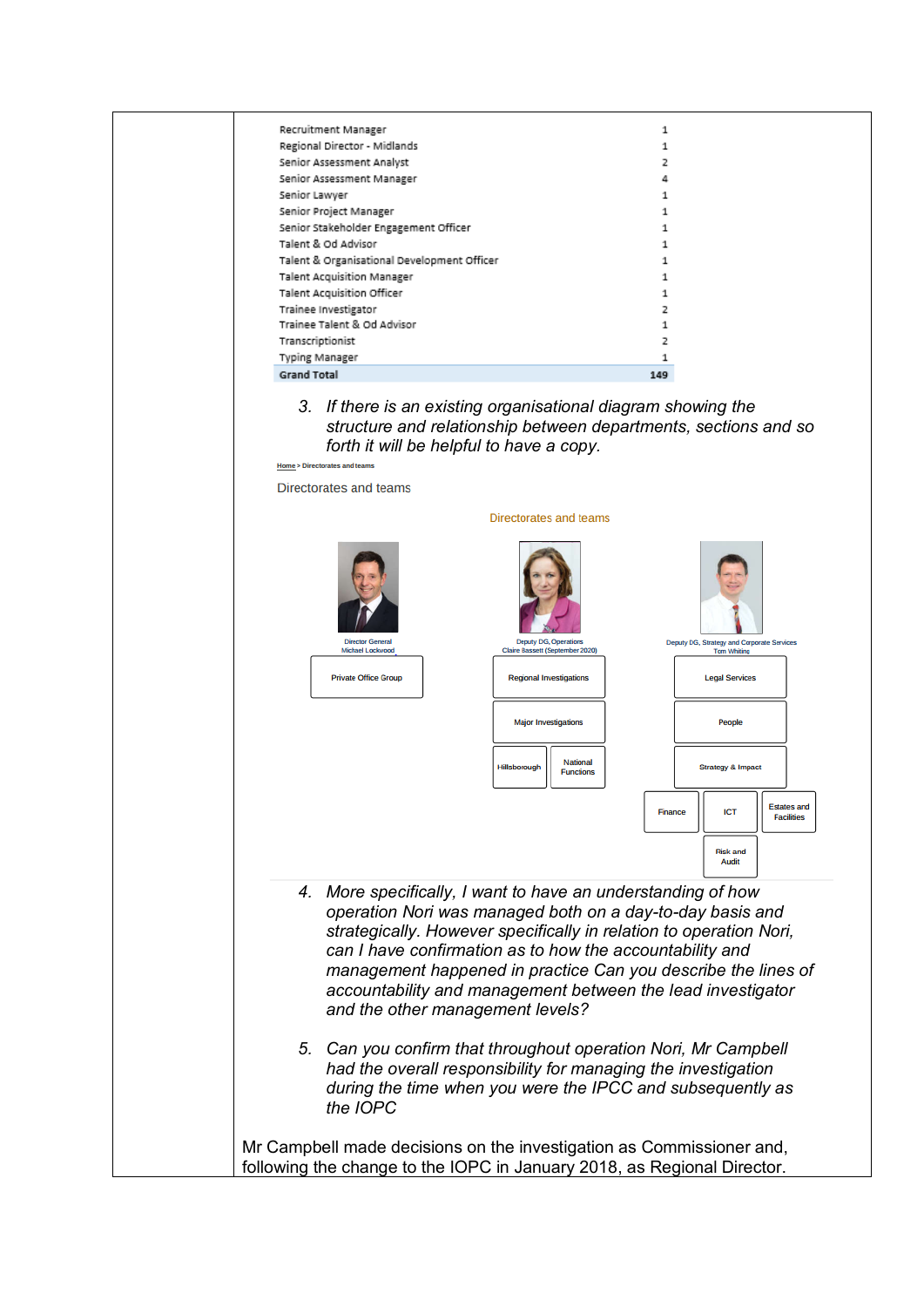While the Commission was responsible for all functions given to the IPCC under statute or regulations these functions could be delegated in accordance with paragraph 10(5) of Schedule 2 to the Police Reform Act 2002 (PRA) in force at the relevant time. These arrangements were set out in the IPCC Scheme of Delegation, which is [available on The National](http://www.ipcc.gov.uk/sites/default/files/Commission%20documents/misc_docs/Scheme_of_Delegation.pdf)  [Archive web site.](http://www.ipcc.gov.uk/sites/default/files/Commission%20documents/misc_docs/Scheme_of_Delegation.pdf) In addition, Schedule 3 of the PRA provides for the designation of operational staff to carry out investigations (see paragraph 19) and previously for certain functions to be carried out by that investigator (see for example paragraph 19B of Schedule 3 of the PRA in force at the relevant time).

The investigation Operation Team Leader (OTL) changed during the course of the investigation for a number of different operational reasons but all OTLs were based at the Birmingham Office. The Operations Manager (OM) changed as a result of the investigation being transferred to our Directorate of Major Investigations (DMI). Chris Mahaffey was an OM in DMI.

There were a number of different mechanisms in place for the OTLs and OM to liaise, including regular update meetings. The OTLs responsibility predominantly related to the day to day business of the investigation. The OM was there for oversight and other strategic considerations.

There were significant changes to the organisation, relevant legislation and delegation arrangements over the course of Operation Nori that complicate the position. If you require any further information about how the investigation was run you should specify the particular activities or decisions that you would like to know more about.

There were various ways in which a subject could be identified. The appropriate authority could record a conduct matter and refer it to the then IPCC, if the relevant criteria were met. Members of IPCC staff could bring matters to the attention of the appropriate authority and ask them to consider recording and referring a conduct matter. The Commissioner, on behalf of the Commission, could also direct that a recordable conduct matter be recorded and referred to it. Please see paragraph 11 of Schedule 3 of the version of the PRA in force at the relevant time. This was before the amendments that led to the Commission being replaced by the IOPC in 2018.

*6. I have a specific question in relation to the role of the lead investigator and the IPCC Commissioner as it was in March 2016. When a lead investigator submitted a "Conduct matter submission during DSI Investigation, was that submission to seek approval for a person to be designated a subject for investigation, or was it merely a submission for the information of the Commissioner? Put another way, did the lead investigator have the authority to designate a person the subject of an investigation, or was that the responsibility of the commissioner?*

The designated investigator in a complaint investigation could certify that investigation as subject to special requirements if it appeared to them that there was an indication that a person to whose conduct the investigation related may have committed a criminal offence or behaved in a manner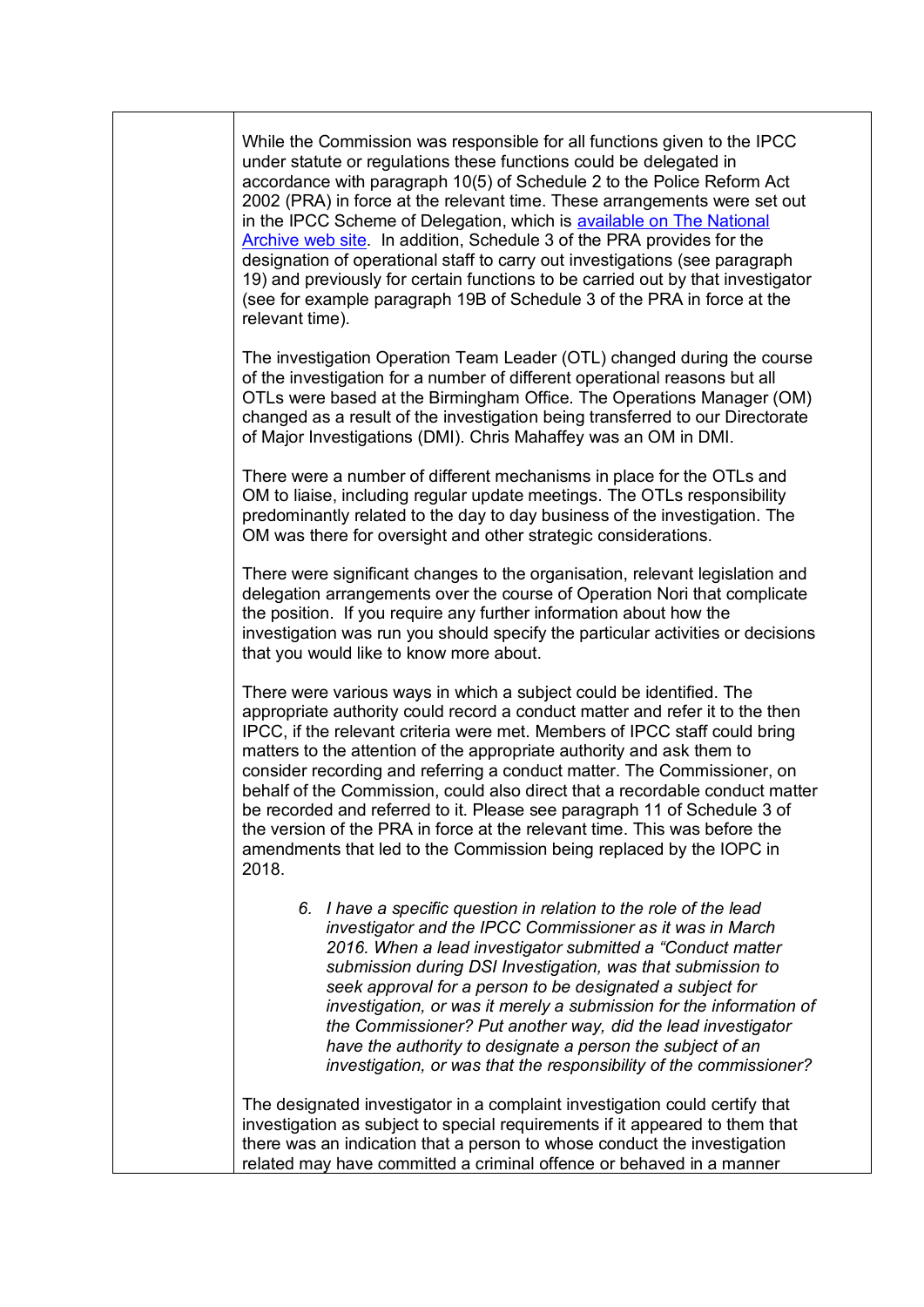<span id="page-5-0"></span>

|                                       | which would justify the bringing of disciplinary proceedings. Please see<br>paragraph 19B of Schedule 3 of the PRA in force at the relevant time.                                                                                                                                                                                                                                                                                 |
|---------------------------------------|-----------------------------------------------------------------------------------------------------------------------------------------------------------------------------------------------------------------------------------------------------------------------------------------------------------------------------------------------------------------------------------------------------------------------------------|
|                                       | Where a conduct matter was revealed during the investigation of a DSI<br>matter paragraph 21A of Schedule 3 of the PRA provided for the designated<br>investigator to make a submission to the case supervisor on behalf of the<br>Commission. If the case supervisor agreed with the designated investigator<br>then the appropriate authority would be notified and a copy of the<br>submission sent to them.                   |
|                                       | 7. I was told that the final report written by the lead investigator Mr<br>Shelton was subject to a "quality assurance" process. Do you<br>have documents or policies that define the "quality assurance"<br>process"? If so could I have copies. Where does the "quality"<br>assurance" process fit within the management structure? Is there<br>a separate department or structure that undertakes the "quality"<br>assurance"? |
|                                       | Please see attached documents                                                                                                                                                                                                                                                                                                                                                                                                     |
|                                       | 8. Can you provide details of the number of actions that were raised<br>during operation Nori, the number of documents collated and the<br>number of witness statements obtained?                                                                                                                                                                                                                                                 |
|                                       | Actions $-1122$<br>Documents - 2686<br>Witness statements - 294                                                                                                                                                                                                                                                                                                                                                                   |
|                                       | 9. Do you have any service standards that relate to subjects under<br>investigation? If so, could I have a copy.                                                                                                                                                                                                                                                                                                                  |
|                                       | Please see the attached documents                                                                                                                                                                                                                                                                                                                                                                                                 |
| Ref                                   | <b>Retention of custody CCTV</b>                                                                                                                                                                                                                                                                                                                                                                                                  |
| <u> 1009032</u><br><u>Back to top</u> |                                                                                                                                                                                                                                                                                                                                                                                                                                   |
| <u>Request</u>                        | How long are Police required to keep CCTV of a Custody Suite, in the<br>event of a 999 call to ambulance by Police, after a collapse and<br>resuscitation using a defibrillator, by Police, in the Custody Suite and a<br>subsequent complaint by an advocate for the teenager?                                                                                                                                                   |
| <b>Response</b>                       | The IOPC does not hold this information.                                                                                                                                                                                                                                                                                                                                                                                          |
|                                       | Retention of CCTV images is addressed in the College of Policing Authorised<br>Professional Practice. This states:                                                                                                                                                                                                                                                                                                                |
|                                       | <b>Retaining images</b><br>To comply with section 5.2.5 of the information commissioner's code of<br>practice for surveillance cameras and personal information, forces must<br>not retain CCTV images longer than is necessary for their intended<br>purpose. It is up to data controllers to decide how long they should retain<br>images, depending on the purpose for collecting them.                                        |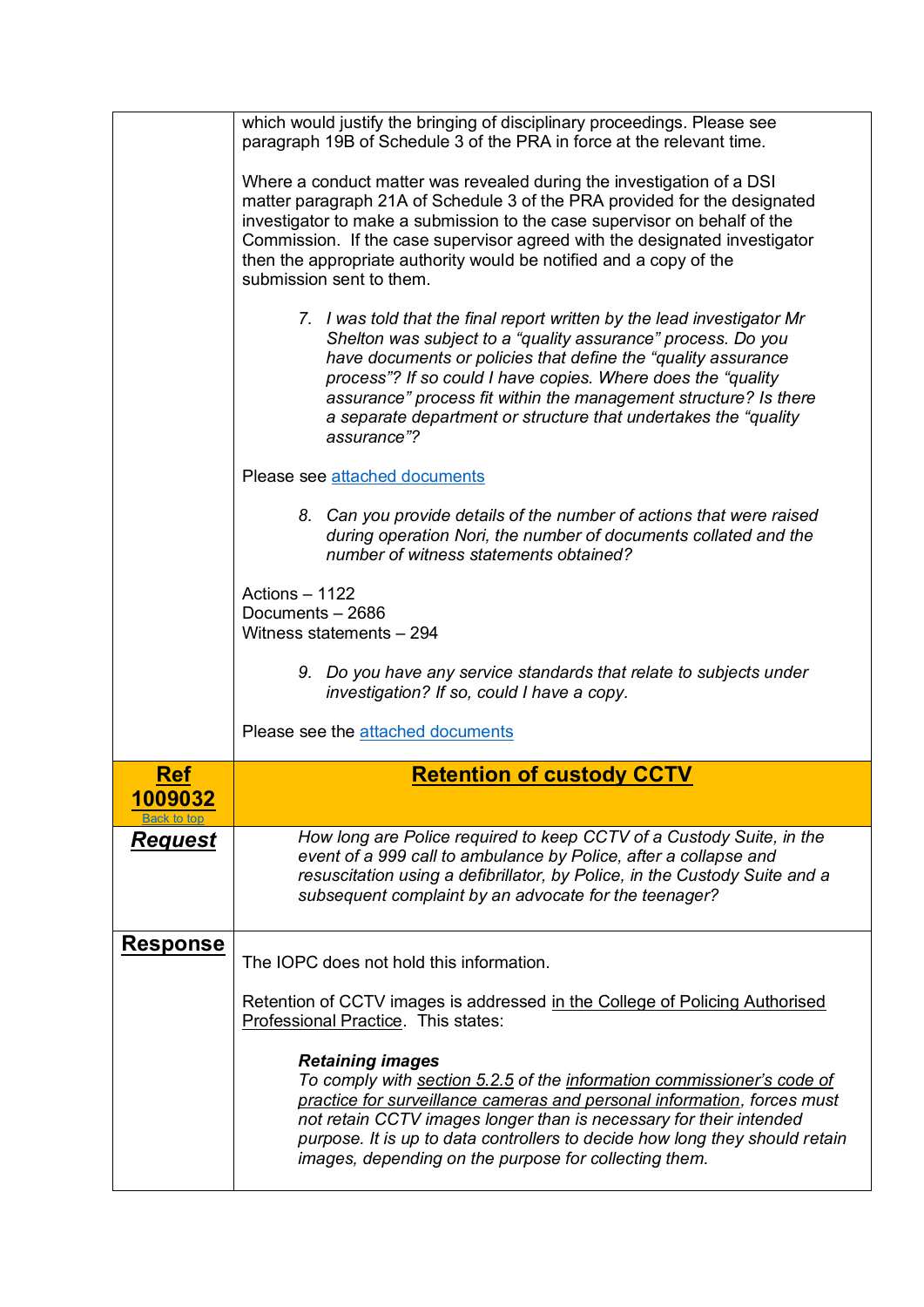<span id="page-6-0"></span>

|                       | Therefore the retention period is likely to differ from force to force and we would<br>suggest it is unlikely that standard retention periods would be defined in reference<br>to any particular type of incident.<br>It should be noted, however, that police forces are under a clear statutory duty to<br>obtain and preserve evidence relating to complaints, conduct matters and Death<br>or Serious Injury matters recorded under the Police Reform Act 2002. Such<br>evidence would be very likely to include CCTV evidence where that is available.<br>Please see our web site for further information about the investigation of police<br>complaints and misconduct.<br>We note that a search of the internet produces information published by a number<br>of police forces relating to CCTV within custody suites, for example:<br>Metropolitan Police, Thames Valley Police and Northamptonshire Police. |
|-----------------------|-----------------------------------------------------------------------------------------------------------------------------------------------------------------------------------------------------------------------------------------------------------------------------------------------------------------------------------------------------------------------------------------------------------------------------------------------------------------------------------------------------------------------------------------------------------------------------------------------------------------------------------------------------------------------------------------------------------------------------------------------------------------------------------------------------------------------------------------------------------------------------------------------------------------------|
| <b>Ref</b><br>1009042 | <b>ICT suppliers providing outsourced services</b>                                                                                                                                                                                                                                                                                                                                                                                                                                                                                                                                                                                                                                                                                                                                                                                                                                                                    |
|                       |                                                                                                                                                                                                                                                                                                                                                                                                                                                                                                                                                                                                                                                                                                                                                                                                                                                                                                                       |
| <u>Request</u>        | Under the Freedom of Information Act I respectfully request that you<br>provide me with a list of ICT suppliers providing outsourced or managed<br>ICT Services to your organisation at the current time.<br>Please present the information back by email (to this address) detailing for<br>each supplier (where more than one is engaged):<br>- Name of supplier<br>- Service(s) provided by supplier<br>- Contract Start Date<br>- Contract End Date<br>- Contract Value<br>- Current spend with supplier for provided service(s) (optional)<br>In the interests of focusing on suppliers of a material nature it would be<br>acceptable to respond with just those suppliers where annual spend (on<br>any particular service) is in excess of £50,000 per annum.                                                                                                                                                 |
| <b>Response</b>       | Contracts awarded over the value of £10,000 are published on 'Contract Finder'.<br>Details of contracts awarded by the IOPC can be found via the following links:<br>https://www.contractsfinder.service.gov.uk/Search/Results?page=1#fd04e1c0-<br>f075-475e-b98d-22e0fba578b5 and<br>https://www.contractsfinder.service.gov.uk/Search/Results.<br>Clicking on the individual search results provides the specific details that you<br>requested.                                                                                                                                                                                                                                                                                                                                                                                                                                                                    |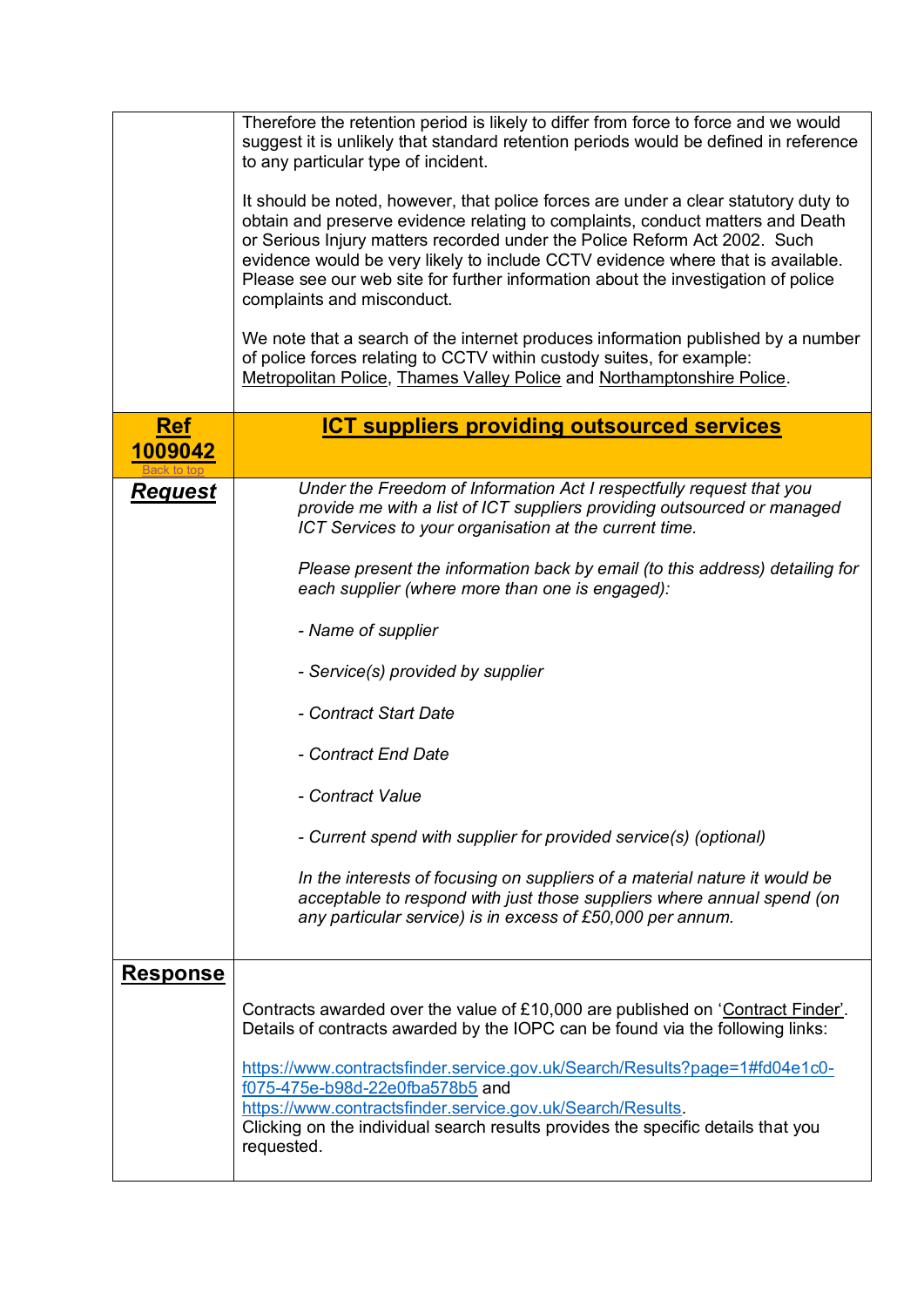<span id="page-7-1"></span><span id="page-7-0"></span>

| <u>Ref</u>                           | <b>IOPC staff complaints</b>                                                                                                                                                                                                                                                                                                                                                                                                                                                                                                                                                                                                                                                                                                                                                                                                                                     |
|--------------------------------------|------------------------------------------------------------------------------------------------------------------------------------------------------------------------------------------------------------------------------------------------------------------------------------------------------------------------------------------------------------------------------------------------------------------------------------------------------------------------------------------------------------------------------------------------------------------------------------------------------------------------------------------------------------------------------------------------------------------------------------------------------------------------------------------------------------------------------------------------------------------|
| 1009039                              |                                                                                                                                                                                                                                                                                                                                                                                                                                                                                                                                                                                                                                                                                                                                                                                                                                                                  |
| <b>Back to top</b><br><b>Request</b> | Please supply the following details for the years 2016 to 2020.                                                                                                                                                                                                                                                                                                                                                                                                                                                                                                                                                                                                                                                                                                                                                                                                  |
| <b>Response</b>                      | Number of Complaints received by the IOPC about members of the<br>$\bullet$<br>IOPC (including employees/contractors)<br>The nature of those complaints (broad headings etc)<br>Details broken down as to whether the complainant was a member of<br>the police service (serving or retired, police officer and police staff)<br><b>Or</b><br>A member of the public including those acting for a member of the<br>public such as lawyers / organisations.<br>The outcome for each of the above years 2016 to 2020 – method of<br>disposal for each complaint under the relevant category.<br>Please see attached an Excel file containing the data you requested.<br>New categories for 'complainant status' were introduced on 2 October 2017.                                                                                                                 |
|                                      | Before this date there were fewer, more generalised categories of complainant:<br>'public', 'fed rep', 'solicitor' 'MP' and 'police'. Under the existing categories 'public'<br>is applied only to service users who do not fall into any of the other categories.<br>Examples of 'public' include persons who have made an enquiry, sent their police<br>complaint directly to the IOPC or persons who have complained about something<br>we have published.                                                                                                                                                                                                                                                                                                                                                                                                    |
|                                      | It may also assist you to know that where a 'decision' complaint type has been<br>recorded as 'upheld' this does not mean that an IOPC case decision has been<br>overturned but only that the complainant has identified a specific aspect of a<br>decision that was incorrect. An example would be an erroneous date or name in a<br>decision letter. As you may know the only way that our case decisions can be<br>challenged is by way of judicial review. The majority of complaints about decisions<br>are recorded as 'not upheld' because they are challenges to casework,<br>investigation or referral decisions. While complaints of this type are not<br>considered under our Complaints and Feedback policy (or the previous policy)<br>they are recorded as complaints under our system and are therefore included in<br>the data we are providing. |
| <u>Ref</u>                           | <b>Police dog biting incident</b>                                                                                                                                                                                                                                                                                                                                                                                                                                                                                                                                                                                                                                                                                                                                                                                                                                |
| 1009057                              |                                                                                                                                                                                                                                                                                                                                                                                                                                                                                                                                                                                                                                                                                                                                                                                                                                                                  |
| Request                              | Regarding the police dog biting incident of 14th November 2020, West<br>Midlands police dog Stark, please advise when was an incident report sent<br>to the IOPC and who sent it, and please disclose a copy of the referral so<br>the reported unfolding of the incident can be understood                                                                                                                                                                                                                                                                                                                                                                                                                                                                                                                                                                      |
| <b>Response</b>                      | This information is held by the IOPC. A redacted version of the relevant<br>referral form is included. This was received from West Midlands Police<br>Professional Standards Department.<br>We have decided that you are not entitled to the redacted information<br>because it engages the exemption under section 40(2) of the FOIA, which<br>relates to personal information.                                                                                                                                                                                                                                                                                                                                                                                                                                                                                 |
|                                      |                                                                                                                                                                                                                                                                                                                                                                                                                                                                                                                                                                                                                                                                                                                                                                                                                                                                  |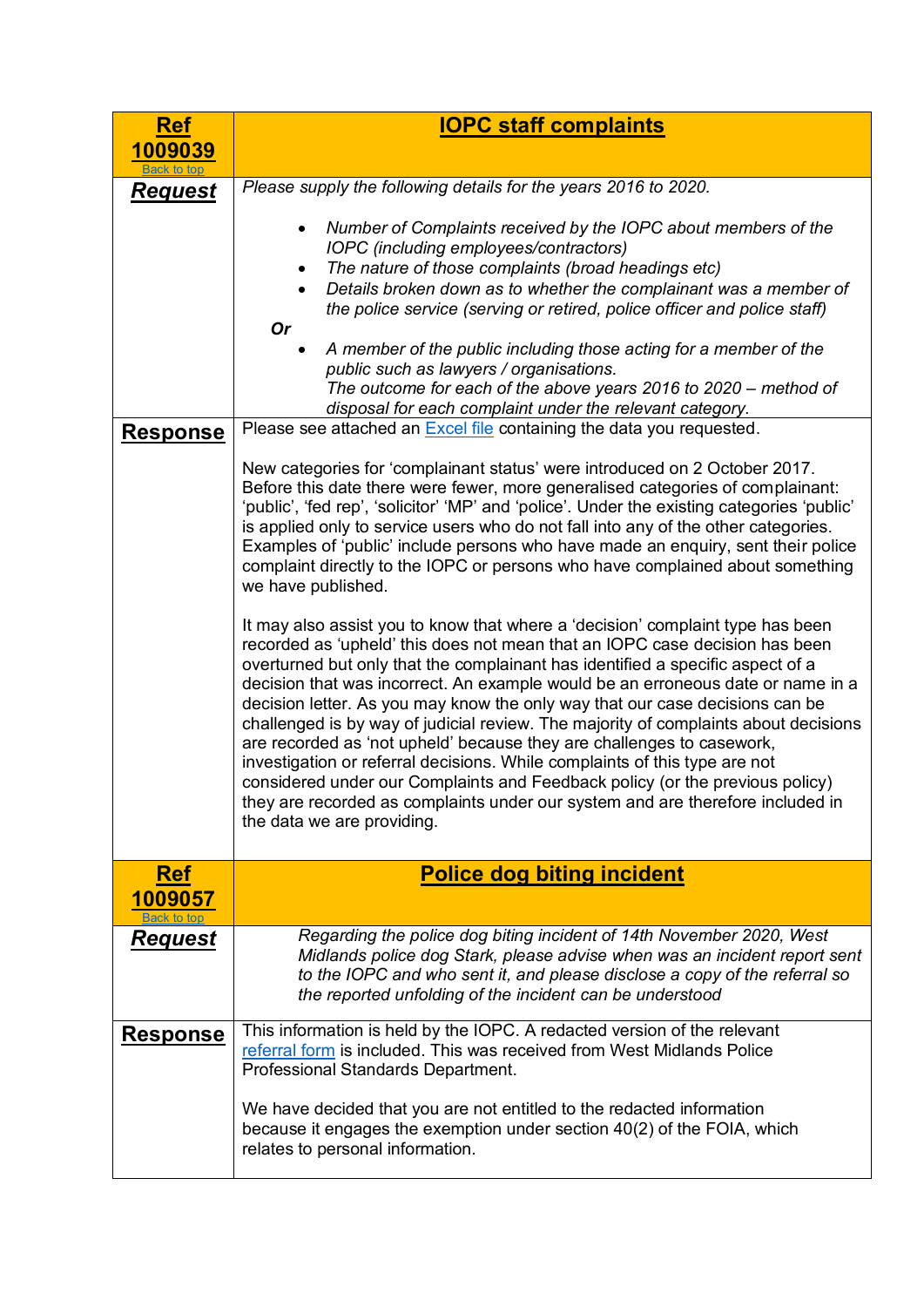<span id="page-8-0"></span>

| <b>Ref</b>      | <b>Application to be a Stonewall Diversity Champion</b>                                                                                                                                                                                                                                                                          |
|-----------------|----------------------------------------------------------------------------------------------------------------------------------------------------------------------------------------------------------------------------------------------------------------------------------------------------------------------------------|
| 1009009         |                                                                                                                                                                                                                                                                                                                                  |
| <b>Request</b>  | You asked a number of questions regarding the IOPC's application<br>to become a Stonewall Diversity Champion                                                                                                                                                                                                                     |
| <u>Response</u> | 1. Any application you made in 2019 or 2020 to be a "Stonewall Diversity<br>Champion" or to be included on Stonewall's "Workplace Equality Index," including<br>any attachments or appendices to those applications. Please redact personal<br>details if necessary.                                                             |
|                 | Please see attached documents: Link 1; Link 2; Link 3.                                                                                                                                                                                                                                                                           |
|                 | 2. Any feedback you received in 2019 or 2020 from Stonewall in relation to either<br>application or programme.                                                                                                                                                                                                                   |
|                 | The IOPC holds information that answers this description. We have decided that<br>you are not entitled to this information because it is exempt under section 43(2)<br>FOIA, which relates to information that would or would be likely to prejudice the<br>commercial interests of any person if disclosed.                     |
|                 | 3. Any other communication you have received from Stonewall in 2019 or 2020<br>unless privileged or otherwise exempt from disclosure (but if you claim privilege or<br>exemption in relation to any material, please say in broad terms what the material<br>is and the basis on which you claim to be entitled to withhold it). |
|                 | Please see the <b>attached documents</b>                                                                                                                                                                                                                                                                                         |
|                 | 4. Full details of any equality impact assessment you carried out connected with<br>any of these applications (including any equality impact assessment carried out<br>prior to an earlier application of the same kind, if no further assessment was<br>done).                                                                  |
|                 | No EIA was completed.                                                                                                                                                                                                                                                                                                            |
|                 | 5. Details of the total amount of money you paid to Stonewall (i) in 2019; (ii) in<br>2020, whether or not as payment for goods or services.                                                                                                                                                                                     |
|                 | We confirm that we have paid fees as follows:<br>£3,000 for the period from 25/06/18-24/06/19 - Diversity Champions Membership<br>(England Membership)<br>£6,000 for the period from 10/09/20-09/09/21 - Stonewall Diversity Champions<br>Membership (including England & Cymru)                                                 |
|                 | 6. Whether you intend to continue your membership of any Stonewall<br>scheme in the future, and if so which.                                                                                                                                                                                                                     |
|                 | We intend to continue our membership as a Stonewall Diversity Champion, which<br>is the general membership paid for. The Workplace Equality Index is not an<br>additional membership, but something we can apply for as part of our<br>membership to evidence our commitment to supporting LGBT+ colleagues.                     |